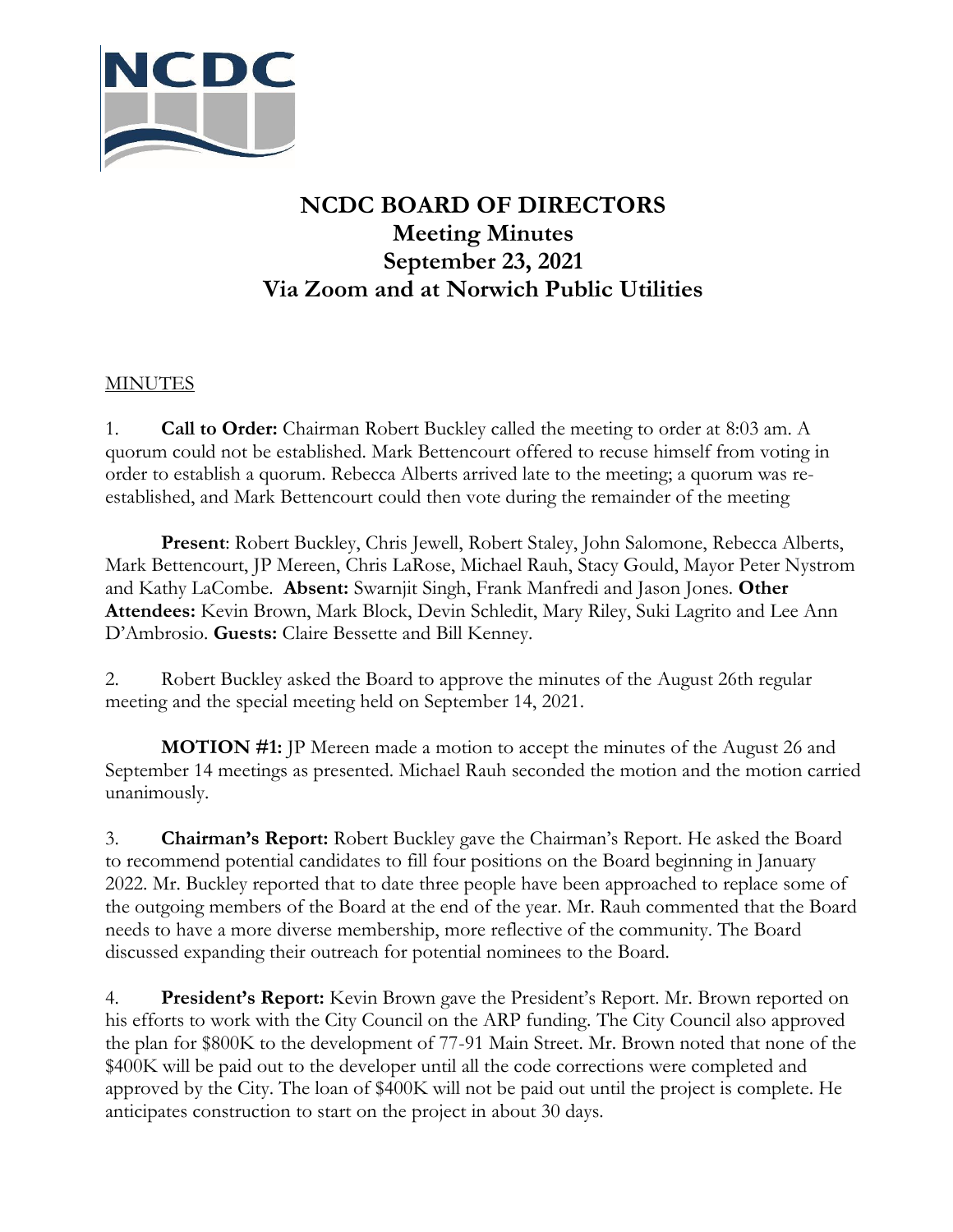Mr. Brown also reported on the development of Business Park North. All the contracts have been executed and signed. He also reported on flooding in the basement of the Sunlight Building after the last hurricane and the clean up taking place as well as the property damage suffered by some of the tenants.

5. **Treasurer's Report:** Mr. Robert Staley reported that there was a change in the budget since June due to the administrative fees anticipated for the Ponemah Mills project, the Business Park North project and administering the ARP funds from the City. There will be an administrative fee from the development from 77-91 Main Street, but NCDC won't receive it until the project is complete.

Mr. Bettencourt asked about NCDC's lease of the Foundry 66 building. Mr. Buckley reported that there wasn't much of an update; the building's owner is resistant to any changes in the lease. NCDC has approximately 5 years left on its 10-year lease.

**MOTION #2:** Mayor Nystrom made a motion to accept the Treasurer's Report. Michael Rauh seconded the motion and the motion carried unanimously.

6. **Old Business:** Mr. Buckley asked Rebecca Alberts to report on the Bylaws Committee investigation into the quorum requirements. She and Frank Manfredi met and discussed the bylaws quorum requirements and ultimately decided that the voting requirements should remain as they are. The Board briefly discussed the issue and Mr. Block suggested tabling further discussion of the bylaws until the next meeting.

Ms. Alberts reported on her interview screens for potential new Board members. She said that the biggest hurdle for everyone was the time of NCDC's Board meetings. The Board discussed changing the start time of the Board meetings. The Executive Assistant will send out a Doodle Poll to everyone on changing the time of the Board meetings.

7. **Foundry 66 Report:** Mary Riley gave an update on Foundry 66. She said there is a growing demand for private office space. Foundry 66 is at 76% occupancy. She reported that she has discussed renovating the 2nd Floor by turning the center section of cubicles into private offices with the building's owner.

8. **Global City Norwich Report:** Suki gave an update on current GCN activities. She reported that Phase 2 of the Streetscape Lighting project was complete. Building owners were very supportive of the project. Some buildings required upgrading their electrical.

9. **New Business:** Mr. Buckley asked the Board to approve the following motion. Mr. Brown said this was just a formality required by the State of Connecticut with regards to the Ponemah Mill Phase Two Development: